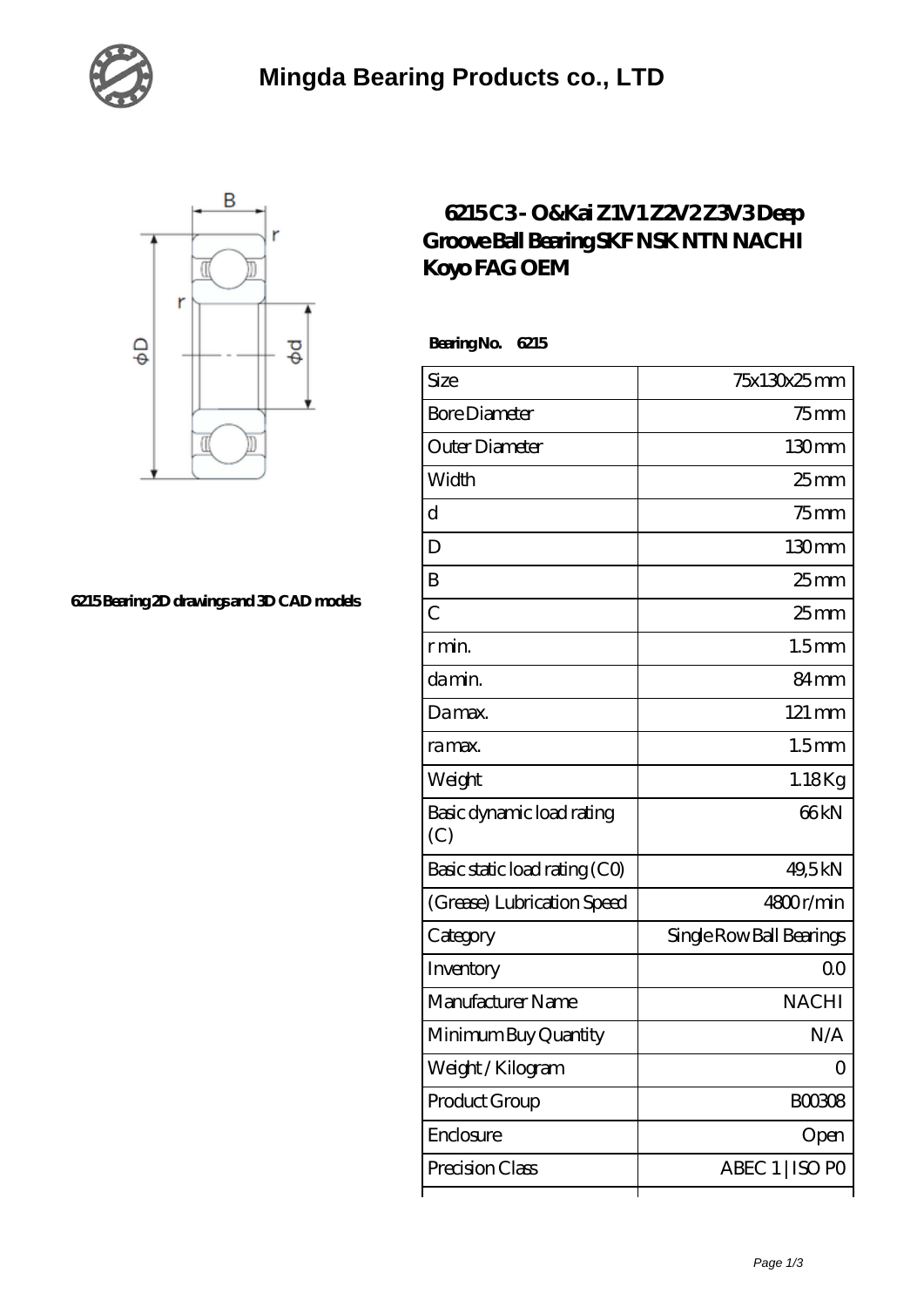

## **[Mingda Bearing Products co., LTD](https://xnxse.com)**

| Maximum Capacity / Filling<br>Slot | No                                                                                                                                                                                                                         |
|------------------------------------|----------------------------------------------------------------------------------------------------------------------------------------------------------------------------------------------------------------------------|
| Rolling Element                    | <b>Ball Bearing</b>                                                                                                                                                                                                        |
| Snap Ring                          | No                                                                                                                                                                                                                         |
| <b>Internal Special Features</b>   | No                                                                                                                                                                                                                         |
| Cage Material                      | Steel                                                                                                                                                                                                                      |
| Internal Clearance                 | CO-Medium                                                                                                                                                                                                                  |
| Inch - Metric                      | Metric                                                                                                                                                                                                                     |
| Long Description                   | 75MM Bore; 130MM<br>Outside Diameter; 25MM<br>Outer Race Width; Open;<br>Ball Bearing ABEC 1   ISO<br>PQ No Filling Slot; No Snap<br>Ring, No Internal Special<br>Features; CO-Medium<br>Internal Clearance; Steel<br>Cage |
| <b>Other Features</b>              | Deep Groove                                                                                                                                                                                                                |
| Category                           | Single Row Ball Bearing                                                                                                                                                                                                    |
| <b>UNSPSC</b>                      | 31171504                                                                                                                                                                                                                   |
| Harmonized Tariff Code             | 8482.105068                                                                                                                                                                                                                |
| Noun                               | Bearing                                                                                                                                                                                                                    |
| Keyword String                     | Ball                                                                                                                                                                                                                       |
| Manufacturer URL                   | http://www.nachiamerica.c<br>om                                                                                                                                                                                            |
| Weight/LBS                         | 254                                                                                                                                                                                                                        |
| <b>Inner Race Width</b>            | OInch   OMillimeter                                                                                                                                                                                                        |
| <b>Outer Race Width</b>            | 0984 Inch   25 Millimeter                                                                                                                                                                                                  |
| Outside Diameter                   | 5.118Inch   130Millimeter                                                                                                                                                                                                  |
| Bore                               | 2953Inch   75 Millimeter                                                                                                                                                                                                   |
| <b>Bore Type</b>                   | Cylindrical Bore                                                                                                                                                                                                           |
| Configuration                      | Single Row                                                                                                                                                                                                                 |
| <b>Bore Size</b>                   | $75$ mm                                                                                                                                                                                                                    |
| Width                              | 25 <sub>mm</sub>                                                                                                                                                                                                           |
| Fillet Radius/Chamfer              | 1.5 <sub>mm</sub>                                                                                                                                                                                                          |